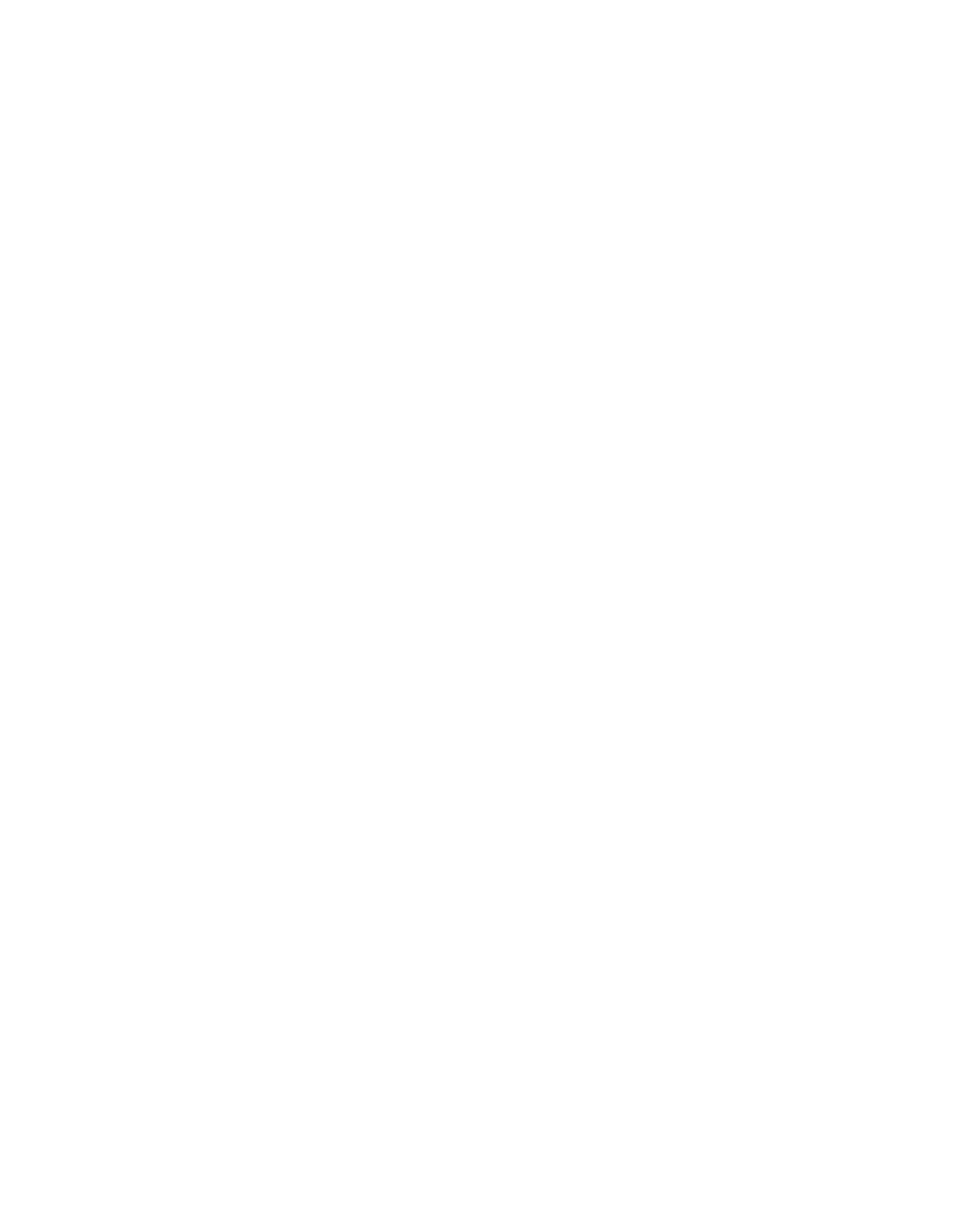### **CONSENT CALENDAR**

#### **Concurrent Resolutions for Notice under Joint Rule 16**

The following joint concurrent resolutions have been introduced for approval by the Senate and House and will be adopted by the Senate unless a Senator requests floor consideration before the end of the session of the next legislative day. Requests for floor consideration should be communicated to the Secretary's Office.

## **S.C.R. 13.**

By Senators Kitchel, Benning, Starr, and Westman,

By Representatives Batchelor of Derby, Beck of St. Johnsbury, Conquest of Newbury, Feltus of Lyndon, Higley of Lowell, Lawrence of Lyndon, Lefebvre of Newark, Marcotte of Coventry, Martel of Waterford, Quimby of Concord, Shaw of Derby, Strong of Albany, Toll of Danville, Troiano of Stannard, Viens of Newport City, Willhoit of St. Johnsbury, and Young of Glover,

**S.C.R. 13.** Senate concurrent resolution congratulating Maple Grove Farms on its centennial anniversary.

*Whereas*, for Vermonters and visitors alike, a favorite embodiment of Vermont is Maple Grove Farms in St. Johnsbury, the purveyor of maple products of all types, and

*Whereas*, in 1915, Helen Gray, a home economics student at Columbia University, was back in St. Johnsbury on summer break, and

*Whereas*, following the advice of her professors to try out at home the things they were learning in the classroom, Helen, with the assistance of her mother, Katherine, and a friend, Ethel McLaren, experimented with maple sugar and, using their own recipes, they developed a delicious maple candy, and

*Whereas*, their first customer was Mrs. Henry Fairbanks of the famous St. Johnsbury family, and the candy's popularity led to the conversion of a shed on the Gray property into a maple kitchen, and

*Whereas*, within four years, this home business had been transformed into a corporation, and Katherine Gray purchased an old mansion, converting it into a factory for making candy and other maple products, and

*Whereas*, Katherine Gray also operated a maple-themed restaurant and retail store in New York City, and

*Whereas*, the Portland Street factory building, now home to Maple Grove Farms, was constructed in 1926 as a facility to manufacture block maple to flavor cigars, and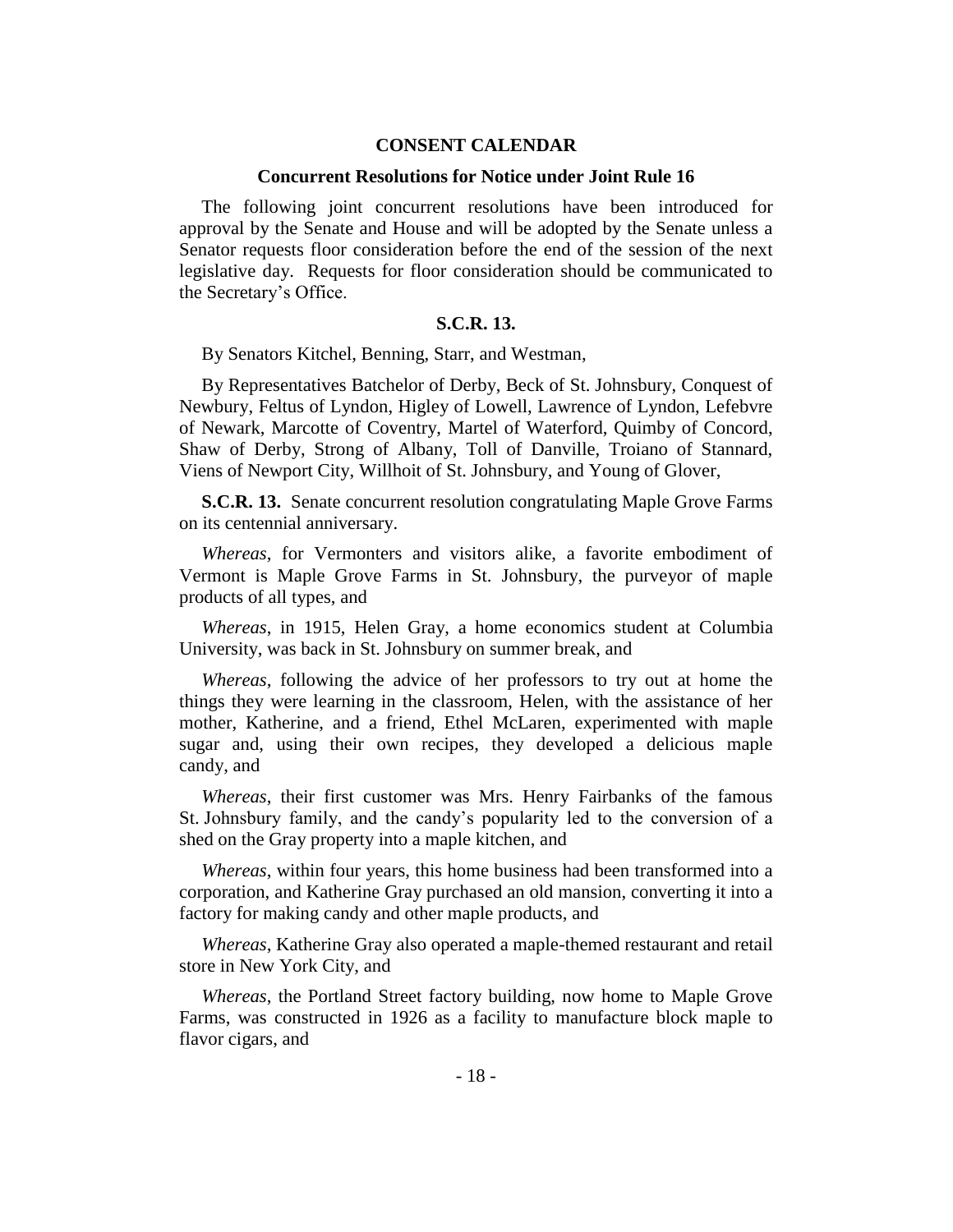*Whereas*, the headquarters complex features a sugar house museum and the popular red-roofed Cabin Gift Shop, and

*Whereas,* the hard-working employees of Maple Grove Farms produce tens of millions of dollars' worth of food products each year, and

*Whereas,* Maple Grove Farms is now proud to be the nation's largest packer of pure maple syrup, one of the largest producers of maple candies, and a national producer of gourmet salad dressings, and

*Whereas*, in 2015, Maple Grove Farms is observing 100 years since three St. Johnsbury women's maple candy experiment launched a successful, and still thriving, Northeast Kingdom business icon, *now therefore be it*

### *Resolved by the Senate and House of Representatives:*

That the General Assembly congratulates Maple Grove Farms on its centennial anniversary, and be it further

*Resolved:* That the Secretary of State be directed to send a copy of this resolution to Maple Grove Farms.

### **S.C.R. 14.**

By Senators Flory, Collamore, and Mullin,

By Representatives Cupoli of Rutland City, Fagan of Rutland City, Gage of Rutland City, Russell of Rutland City, and Shaw of Pittsford,

**S.C.R. 14.** Senate concurrent resolution congratulating Matt Lorman on his selection as 2015 Down Under Sports cross country runner.

*Whereas*, competitive cross country runners dedicate innumerable hours, regardless of the weather conditions, to pounding the roadways and trails in pursuit of a quicker pace and greater endurance, and

*Whereas*, Rutland High School sophomore Matt Lorman is an exciting runner on the high school cross country scene, and

*Whereas*, six years ago, Matt Lorman, then ten years of age, wearing untied high-top sneakers, entered his first race, covering a 10k (6.2 mile) course from Proctor to Rutland, and

*Whereas*, this novice and extremely young runner started the race with no expectation of a great result and, in fact, his parents, Jackie and Keith Lorman, riding in their car, shadowed him along the entire way, and

*Whereas*, perhaps to his amazement, Matt Lorman set a record that day, and the sport of running assumed a central place in his life, and

*Whereas*, since that eventful day, he has won many medals and ribbons and continues to set records, and